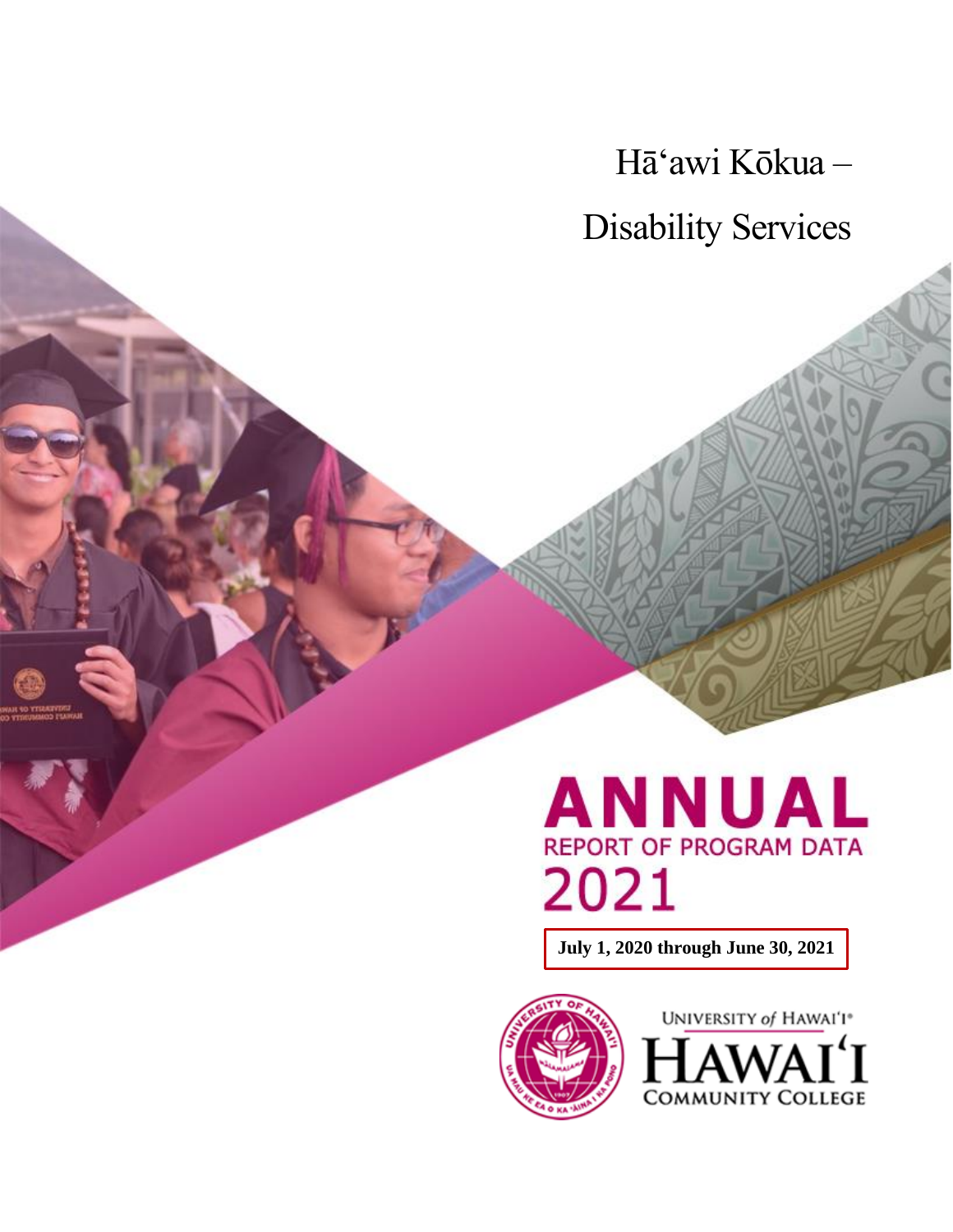# **1. Program or Unit Description**

Hawai'i Community College (HawCC) is committed to providing a barrier‑free campus and academic accommodations to ensure that Students with Disabilities (SWD) have equal access to their education. Under the Americans with Disabilities Act (Title II) of the Rehabilitation Act of 1973 (Section 504), "No qualified individual with a disability shall, on the basis of their disability, be excluded from participation in, be denied benefits of, or otherwise be subjected to discrimination under any program or activity which receives or benefits from Federal financial assistance."

The Hā'awi Kōkua Program – Disability Services ensures that SWDs at HawCC have protections against discrimination and are assured equal access it's to programs, services, and activities by providing accommodations and modifications to any student who self-identifies as having a documented physical, learning, psychological, or sensory disability which may limit their ability to fully participate in any course of study and/or campus activity at HawCC.

Per the section 504 of the ADA, postsecondary institutions who are recipients of federal funding must provide reasonable accommodations and modifications to ensure that SWDs have equal access to all its programs and activities. The process to determine accommodations can be a lengthy and includes self-identification, collection and analyzation of disability-related reports and information, consultation with outside resources regarding their recommendations, and engaging in an interactive process with SWDs to discuss their challenges and barriers. During this collaborative process, accommodations and modifications are determined. Following the initial intake, the process can evolve and be modified especially for SWDs struggling in their education. Therefore it is important that students are monitored and evaluated through frequent check-ins, advocacy and support, and revisiting accommodations to ensure that the student can adequately access their education.

# **2. Analysis of the Program/Unit**



#### UHCC [Annual Report of Program Data \(VARPD\)](https://uhcc.hawaii.edu/varpd/)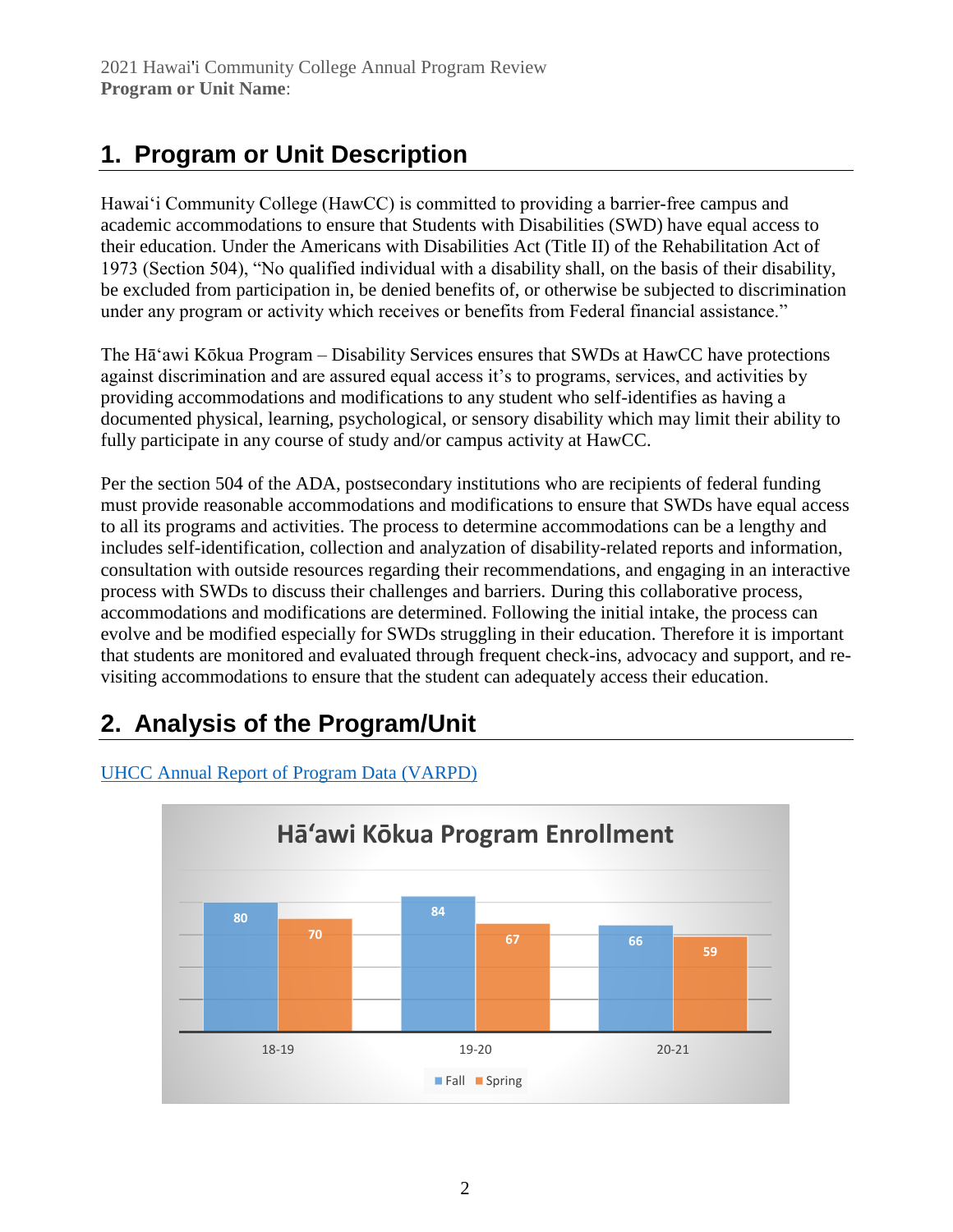The above graph represents the number of students who have self-identified themselves with the Hā'awi Kōkua Program over the past 3 years. There continues to be a downward trend of students that identify themselves with the Hā'awi Kōkua – Disability Services Program. This trend is indicative of Hawaii CC's overall decrease in enrollment.

Staffing continues to be a concern that will be referred back to throughout this annual unit review. For the 2020-2021 academic year, this unit operated with the following staffing - one 1.0 FTE faculty counselor and 3 student employees. Although there were less students identified with the Hā'awi Kōkua – Disability Services Program, it was a challenge to provide oversight, scheduling, and weekly check-ins with the students which were provided primarily virtually by just 3 Peer Mentors. The Peer Mentors did their best to ensure that students at all of Hawaii CC's locations were provided outreach and support to access resources and the Disability Services Counselor.



Despite the number of students enrolled, the Hā'awi Kōkua Program has maintained the proportion of students by disability type. As shown in the graph above, the ration of SWDs with remain fairly consistent. This unit primarily supports students with psychological disabilities and chronic illness. The barriers for these students are very individualized for each person because of their ability to cope with their own situation. Therefore it is important that there is someone who understands their needs to be able to assist them individually.

During the 2020-2021 academic year following the shutdown of the campus and the loss of Hā'awi Kōkua – Disability Services Program APT position the previous academic year, it was decided to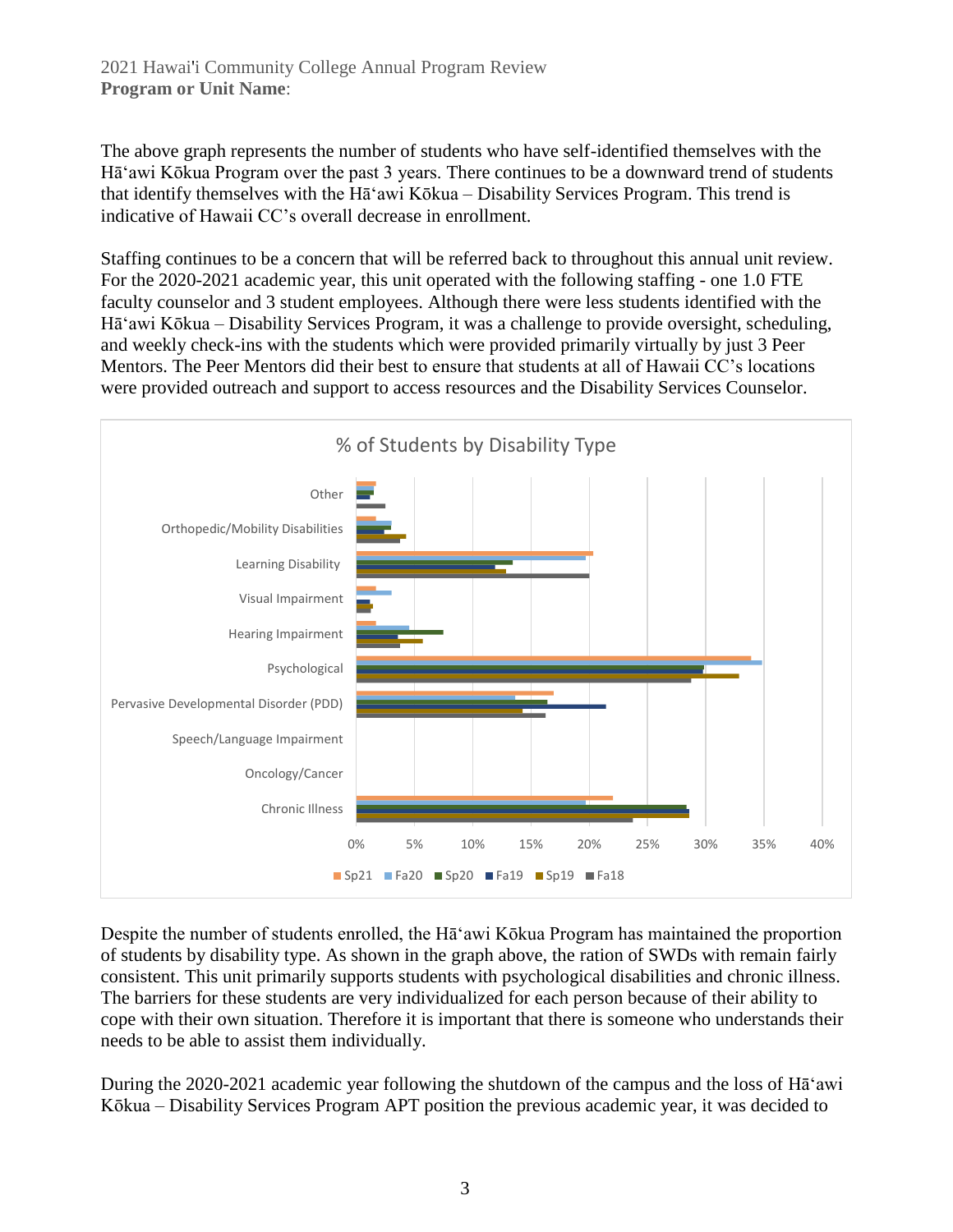move the program to a smaller space closer to the Counseling and Advising office and consolidate offices with the Mental Wellness & Personal Development Office. With the change of location, support from Counseling and Mental Wellness are closer in proximity can be provided. Consequently, the new location is half the size of the previous location and due to COVID safety guidelines, the assistive technology lab could not safely maintain distancing and remained closed for the academic year.

## **3. Program Learning Outcomes or Unit/Service Outcomes**

Program Unit Outcomes:

- a) Through participation in Hāʻawi Kōkua, our students will be able to self-advocate and seek and utilize college and community resources.
- b) Members of the campus community will increase their awareness and understanding of the needs of students with disabilities through outreach and advocacy by Hāʻawi Kōkua staff.

#### **The unit will assess both program unit outcomes listed above:**

Assessment Results

Unit Output of Services: Measures

Staff will collect and report the following data:

|                                   | Sp <sub>21</sub> | Fa 20          | Sp 20    | Fa 19    | Sp <sub>19</sub> | Fa 18          |
|-----------------------------------|------------------|----------------|----------|----------|------------------|----------------|
| <b>Identified SWD</b>             | 59               | 66             | 67       | 84       | 70               | 80             |
| Note Taking                       | 16               | 48             | 17       | 18       | 14               | 21             |
| <b>Recording of Lectures</b>      | 26               | 30             | 45       | 52       | 40               | 50             |
| <b>Testing Accommodations</b>     | 49               | 47             | 55       | 68       | 53               | 62             |
| <b>ASL</b>                        | $\theta$         | $\Omega$       | $\Omega$ | $\Omega$ | $\Omega$         | $\Omega$       |
| Other                             | 42               | 38             | 34       | 30       | 15               | 18             |
| # of Accommodation Letters        | 56               | 59             | 61       | 77       | 58               | 64             |
| provided to instructors           |                  |                |          |          |                  |                |
| <b>Appointment Types</b>          |                  |                |          |          |                  |                |
| <b>Accommodation Appointments</b> | 14               | 25             | 25       | 73       | 61               | 37             |
| <b>Personal Counseling</b>        | $\overline{0}$   | $\overline{0}$ |          | 1        | $\Omega$         |                |
| Registration/Advising             | $\theta$         | $\theta$       | 0        | $\theta$ | $\Omega$         | $\mathfrak{2}$ |
| Other                             | 4                | 14             | 6        | 11       | 8                | 12             |
| # of visits to Kōkua Technology   | $\theta$         | $\theta$       | $327*$   | 488      | 471              | 731            |
| Lab                               |                  |                |          |          |                  |                |

\*\* During the 20-21 year, the Kōkua Assistive Technology Lab remained closed to student traffic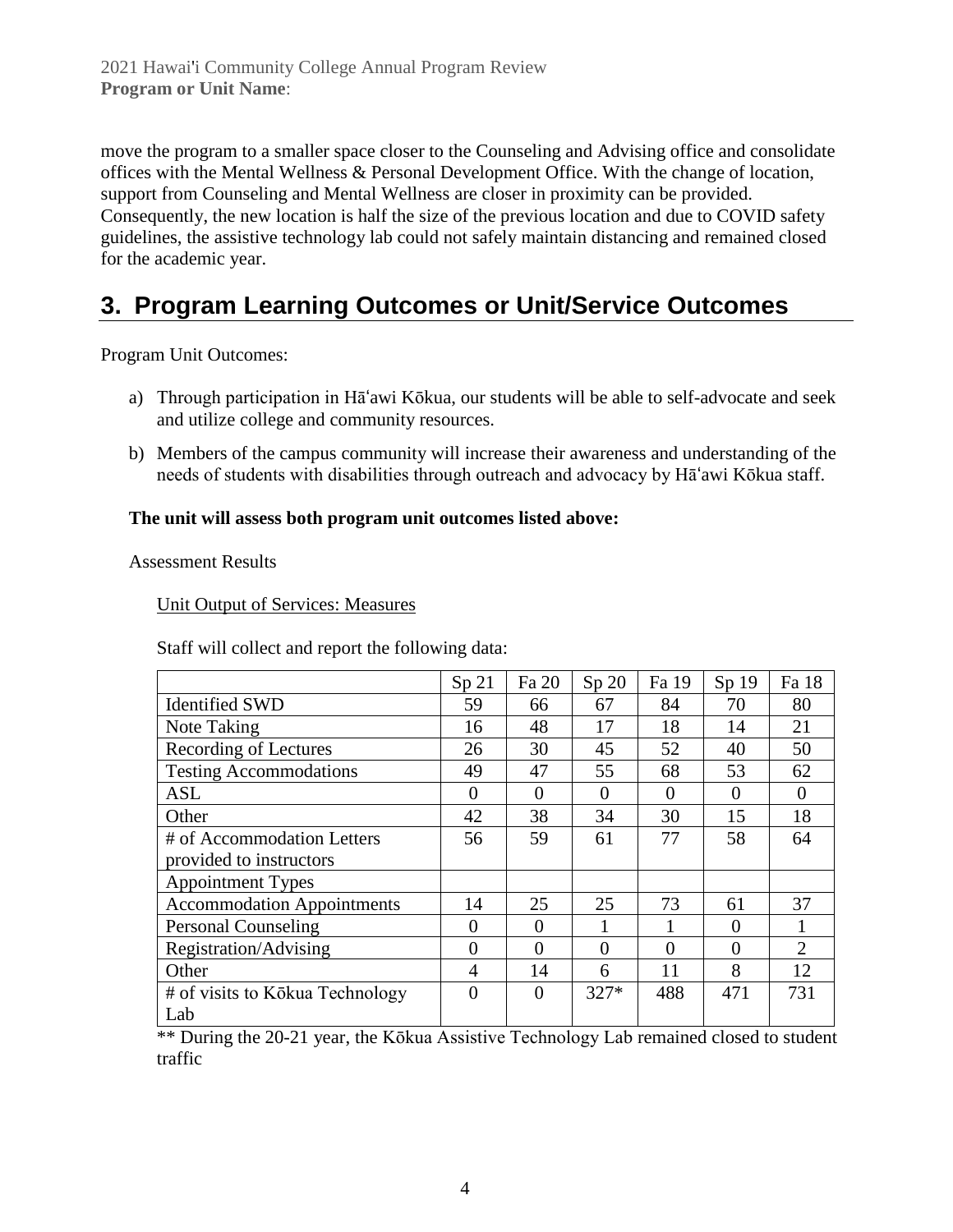#### Unit Outcomes: Measures

Student and faculty responses to the effectiveness of this unit's services will be collected through targeted surveys sent to all SWD and faculty with SWD enrolled in their classes. All surveys were scored on a 5 -point Likert scale from 1 (strongly disagree) to 5 (strongly agree).

Students were asked to report if their accommodations and other services assisted with their learning and student success.

|   | $20 - 21$ | $19 - 20$ | 18-19 |
|---|-----------|-----------|-------|
| 5 | 55%       | 58%       | 52%   |
|   | 15%       | 38%       | 19%   |
| っ | 23%       | 4%        | 22%   |
|   | 7%        | 0%        | 4%    |
|   | 0%        | 0%        | 4%    |

Do you feel your accommodation contributed to student success and your opportunity to learn?

Did you utilize the Kōkua Assistive Technology Lab?

|                            | $20 - 21$ | 19-20 | 18-19 |
|----------------------------|-----------|-------|-------|
| Utilized the Kōkua Lab     | <b>NA</b> | 58%   | 56%   |
|                            |           |       |       |
|                            |           |       |       |
| Did not utilize the Kōkua  | <b>NA</b> | 38%   | 41%   |
| Lab                        |           |       |       |
| Was not aware of the Kōkua | <b>NA</b> | 4%    | 4%    |
|                            |           |       |       |

\*\* During the 20-21 year, the Kōkua Assistive Technology Lab remained closed to student traffic.

Did you feel welcomed in the lab when you first walked in?

|   | $20 - 21$ | 19-20 | 18-19 |
|---|-----------|-------|-------|
| 5 | NA        | 42%   | 30%   |
|   | ΝA        | 25%   | 15%   |
|   | ΝA        | 4%    | 18%   |
|   | NA        | 8%    | 0%    |
|   | NA        | 21%   | 37%   |

\*\* During the 20-21 year, the Kōkua Assistive Technology Lab remained closed to student traffic.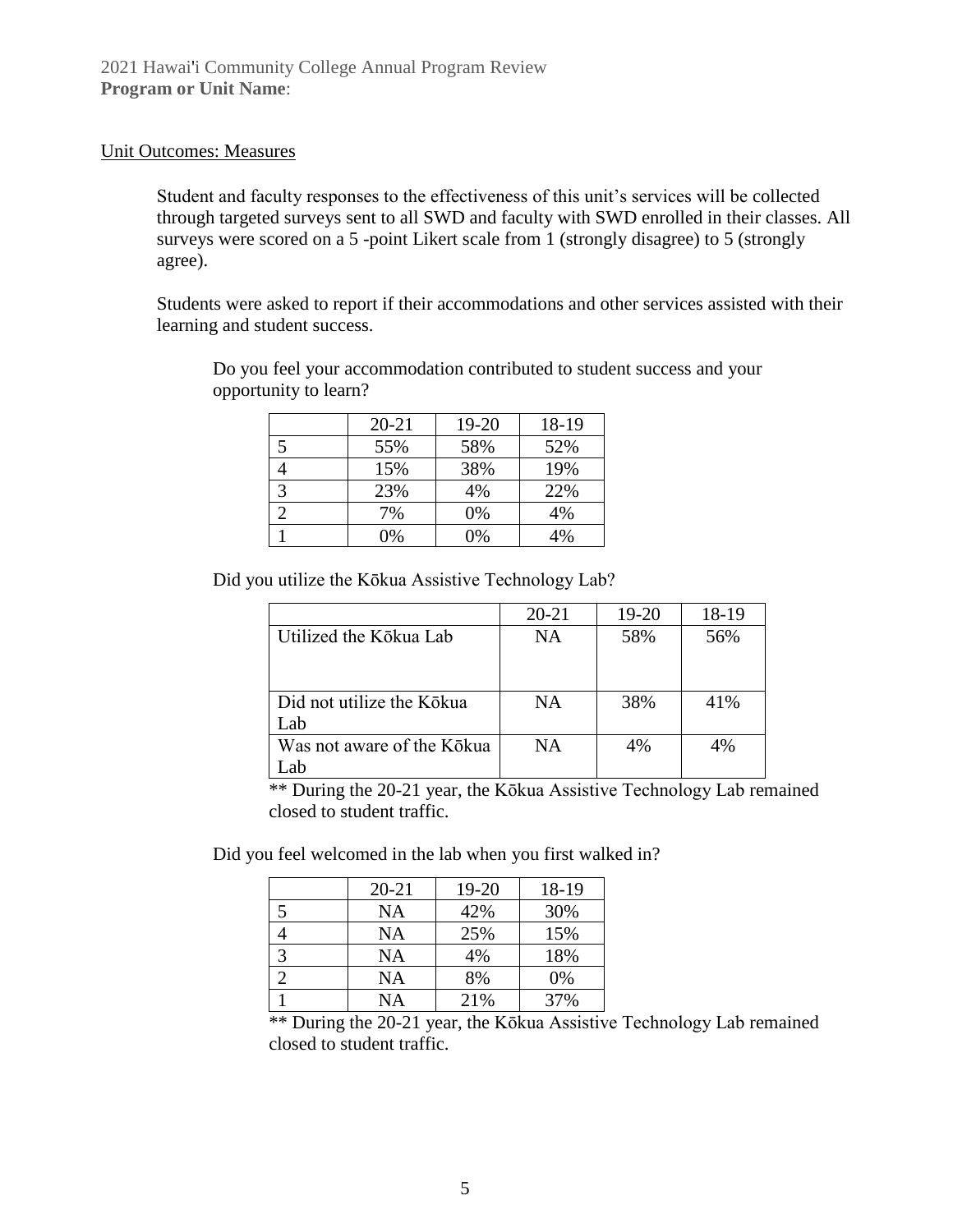|               | $20 - 21$ | 19-20 | 18-19 |
|---------------|-----------|-------|-------|
|               | 55%       | 38%   | 26%   |
|               | 23%       | 25%   | 11%   |
| $\mathcal{R}$ | 7%        | 13%   | 30%   |
|               | 0%5       | 8%    | 0%    |
|               | 15%       | 17%   | 33%   |

Do you feel you got the information you needed in a timely manner?

Do you feel the technology available assisted you with your learning?

|           | 19-20 | 18-19 |
|-----------|-------|-------|
| <b>NA</b> | 42%   | 30%   |
| NA        | 25%   | 11%   |
| NA        | 8%    | 26%   |
| NA        | 8%    | 0%    |
| NA        | 17%   | 33%   |

\*\* During the 20-21 year, the Kōkua Assistive Technology Lab remained closed to student traffic.

Please rate your overall satisfaction with the Ha'awi Kokua

| $20 - 21$ | 19-20 | 18-19 |
|-----------|-------|-------|
| 62%       | 67%   | 74%   |
| 15%       | 29%   | 7%    |
| 23%       | 4%    | 15%   |
| 0%        | 0%    | 0%    |
| $\%$      | 0%    | 4%    |

Faculty/Staff were asked to report if the accommodations provided contributed to student success and their opportunity for learning.

|            | $20 - 21$ | 19-20 | 18-19 |
|------------|-----------|-------|-------|
|            | 29%       | 37%   | 23%   |
|            | 27%       | 20%   | 33%   |
|            | 22%       | 24%   | 19%   |
|            | 18%       | 14%   | 10%   |
|            | 4%        | 4%    | 3%    |
| <b>IDK</b> |           |       | 12%   |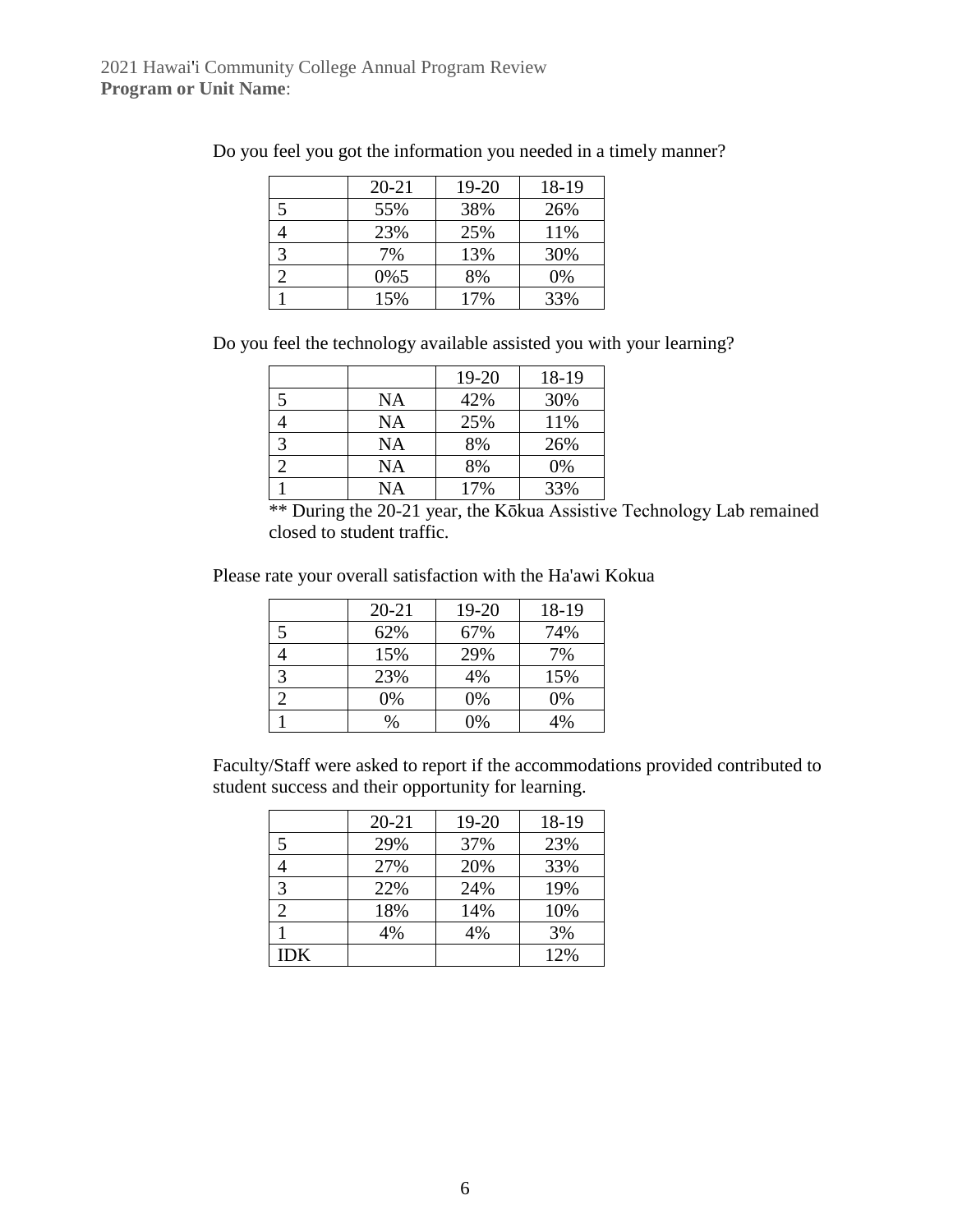2021 Hawai'i Community College Annual Program Review **Program or Unit Name**:

#### Unit Output of Services: Measures

Staff will collect and report the following data:

a) log and track all staff outreach activities and direct advocacy

|                                         | 20-21 | $19-20$ | 18-19 |
|-----------------------------------------|-------|---------|-------|
| Collaboration/Outreach/Advocacy         |       |         |       |
| <b>Consultations with Faculty/Staff</b> |       |         |       |

b) # of hits on Unit training videos

| <b>HK</b> Video                                        | 148 |
|--------------------------------------------------------|-----|
| <b>HK</b> Video                                        | 71  |
| <b>Disability Services Overview</b>                    | 31  |
| Information about Students with Learning Disabilities  | 9   |
| Information about Students with ADHD/ADD               | 9   |
| Information about Individuals with Psychological       | 9   |
| <b>Disabilities</b>                                    |     |
| Strategies for Working with Individuals diagnosed with |     |
| <b>Learning Disabilities</b>                           |     |
| Information about Students with Autism Spectrum        | 7   |
| <b>Disorders</b>                                       |     |
| Strategies for Working with Individuals with           | 6   |
| <b>Psychological Disabilities</b>                      |     |
| Strategies for Working with Individuals diagnosed with | 4   |
| <b>Autism Spectrum Disorders</b>                       |     |
| Strategies for Working with Individuals diagnosed with | 3   |
| ADHD                                                   |     |

Unit Outcomes: Measures

Hāʻawi Kōkua will provide broad outreach to the entire campus to increase all kauhale members' awareness of HK services and the needs of Students with Disabilities.

Participants in HK surveys will report increased awareness of HK services and the needs of SWDs.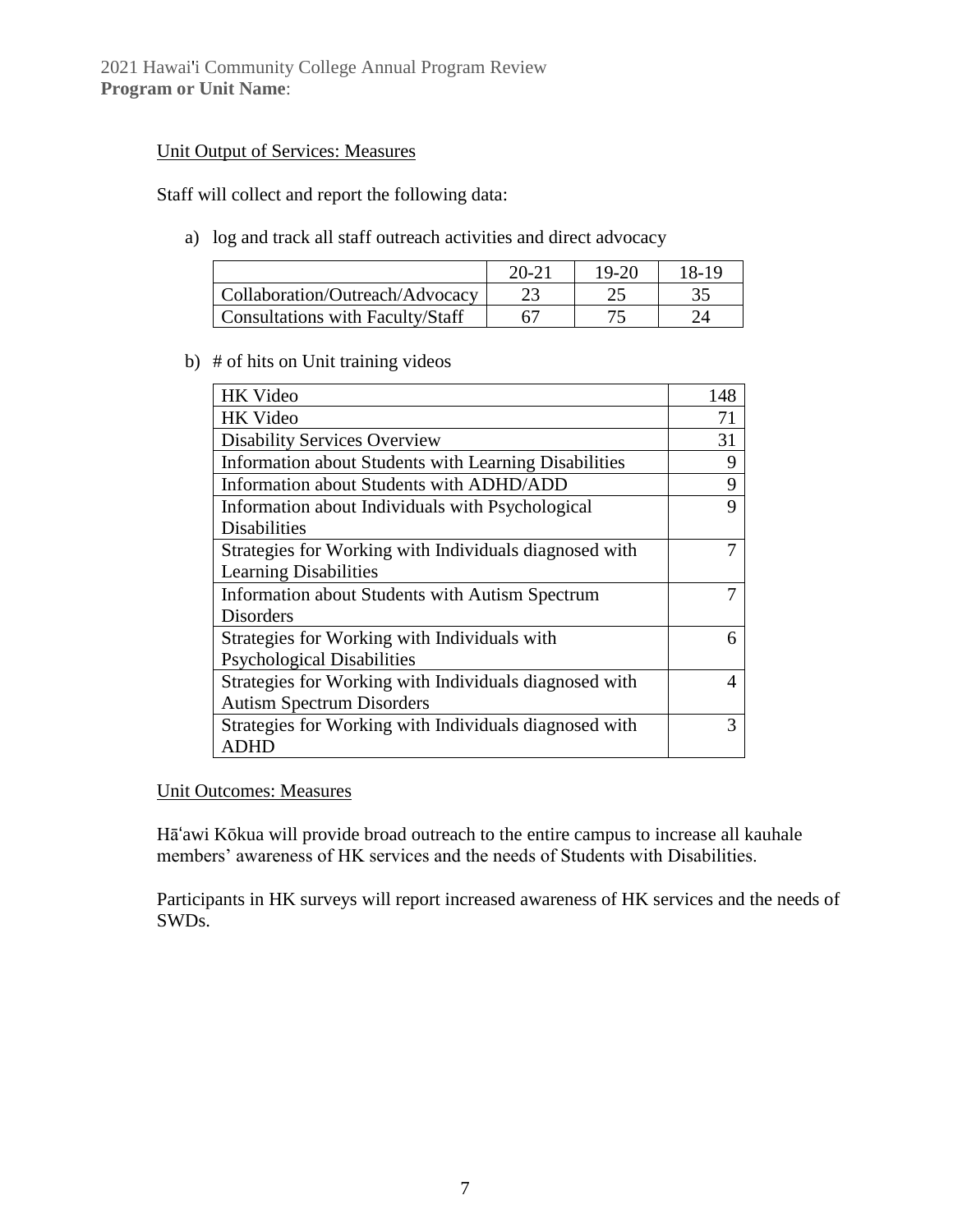|            | $20 - 21$ | $19 - 20$ | 18-19 |
|------------|-----------|-----------|-------|
|            |           |           |       |
| 5          | 31%       | 28%       | 10%   |
|            | 20%       | 18%       | 18%   |
| 3          | 24%       | 25%       | 26%   |
| 2          | 18%       | 7%        | 10%   |
|            | 7%        | 6%        | 4%    |
| <b>IDK</b> |           |           | 32%   |

a. Selected programs and participants will report increased awareness of HK services and the needs of SWDs.

#### 2019-2020 Action Plan:

- a) Provide support and research methods that are successful to ensure SWDs success in the new "virtual" environment.
- b) Reorganize structure and service delivery to adapt to the loss of the Student Support Specialist position to ensure that SWDs receive needed services and supports.
- c) Update faculty and staff training videos for relevancy and updated information. Seek out online resources that offer free training videos.

The 2020-2021 was incredibly difficult to navigate because of staffing and the difficulties of providing services online. Despite all of the barriers that were encountered, the evaluation data supported that students had the same level of satisfaction and that their accommodations contributed to their success. There was an increase in satisfaction on the timeliness of communication and the technology provided contributed to their success. This unit strived to utilize any available resource and method to outreach to the students to ensure that they felt supported and less isolated and the evaluation data supported those efforts.

During the 2020-2021 academic year, this unit restructured its services to focus more on outreaching to the students. This unit advertised and continues to advertise its openings for Peer Mentors but has had no qualified applicants. Although each of the 3 Peer Mentors had almost 20 assigned students, they provided weekly documented check-ins which is evident in the increase in satisfaction on timely communication. Since the number of students with disabilities identified in this program remains fairly low, this unit would benefit from the maintenance of the Peer Mentor program. If an adequate number of mentors are employed to support the Disability Services Counselor, then there would be an increase in student engagement and ultimately would allow the unit to meet the needs of the students.

During the 2020-2021 academic year, the unit intended to create new informational videos for Hawai'i CC. Due to the increased workload from COVID and the instability of the HKDS staffing the unit concentrated on providing quality and timely services to students and faculty. The new training videos have been delayed but should be ready for campus dissemination by the 2022.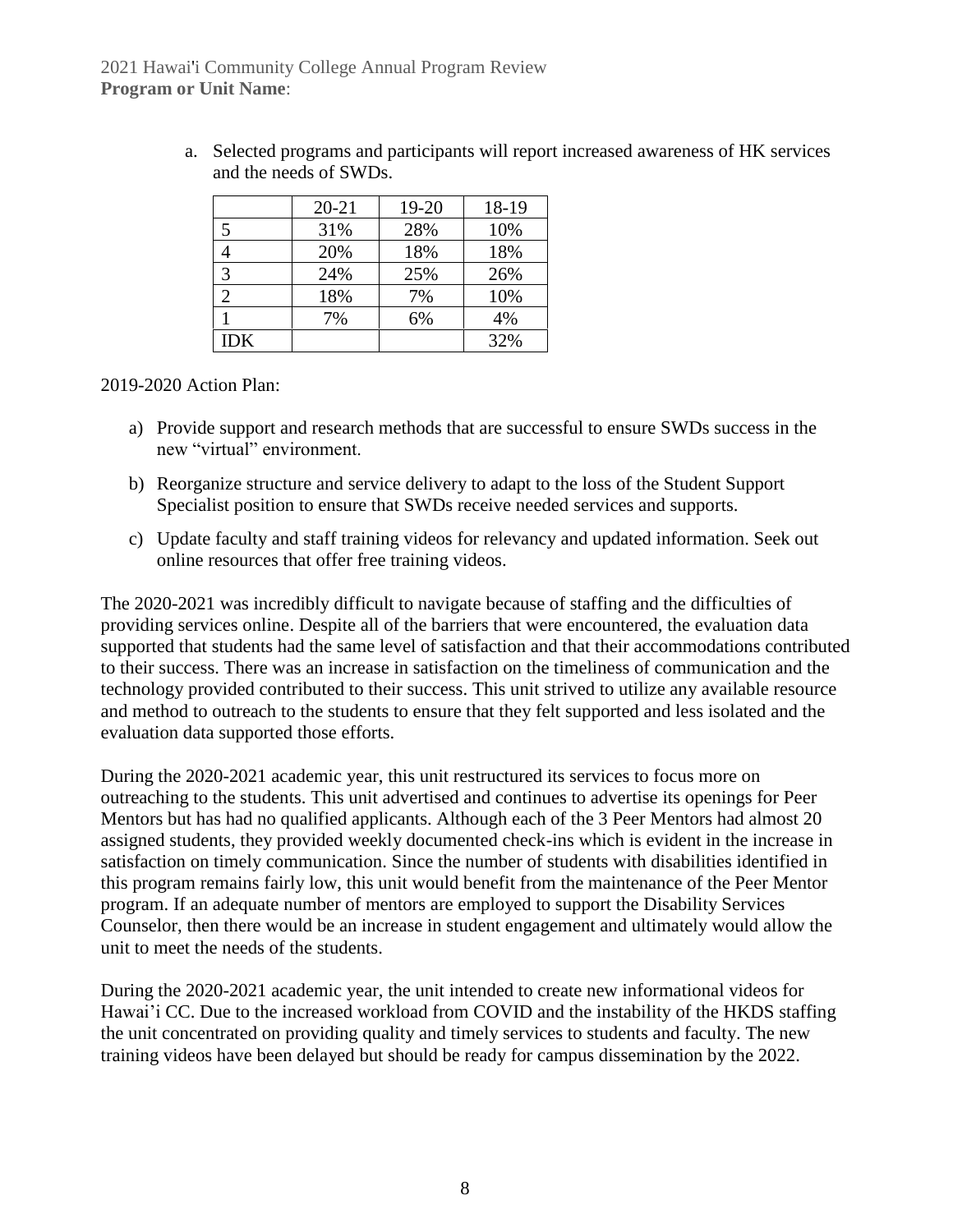# **4. Action Plan**

This unit is due for its next comprehensive review in 2022. Based on feedback from the assessment committee and CERC this unit will revise/update its Unit Outcomes on that review.

This unit attempted to increase student participation on the program evaluation as suggested by the Assessment Committee and CERC. In collaborating with the Assessment Coordinator, evaluations was sent out to the students during the  $8<sup>th</sup>$ ,  $12<sup>th</sup>$ , and  $16<sup>th</sup>$  week of instruction. Despite this different approach there still only was a 25-28% response rate. This unit will continue to send out evaluations to collect data as its method to gather information on student satisfaction. During the upcoming year, this unit will look at data collected from Students with Disabilities persistence and success rates to explore if that data can be reflective of effectiveness and satisfaction of services.

For the upcoming 2021-2022 review period, this unit will explore its ability to do more outreach to students with disabilities and also to collaborate with other programs and utilize other options to educate the kauhale on the requirements of ADA/504 and best practices on the implementation of academic accommodations and modifications.

This unit will begin to look at how to reconfigure the space to determine if the assistive technology lab can reopen to students safely. If unable to, this unit will explore ways for students to be able to access resources by attaining technology and/or programs from their homes.

#### *HGI Action Strategy 2***:**

Implement structural improvements that promote persistence to attain a degree and timely completion.

The above action plan addresses HGI Action Strategy 2 by supporting SWDs to promote persistence to attain a degree and timely completion.

Based on findings in Parts 1-3, develop an action plan for your program or unit from now until your next Review, or as appropriate, update the action plan provided in your last Comprehensive Review.

### **5. Resource Implications -**

### **\* ONE-TIME BUDGET REQUESTS ONLY \***

X **I am NOT requesting additional ONE-TIME resources for my program/unit.**

☐ **I AM requesting additional ONE-TIME resource(s) for my program/unit.**

**Total number of items being requested: \_\_\_\_\_\_\_\_\_\_\_(4 items max.)**